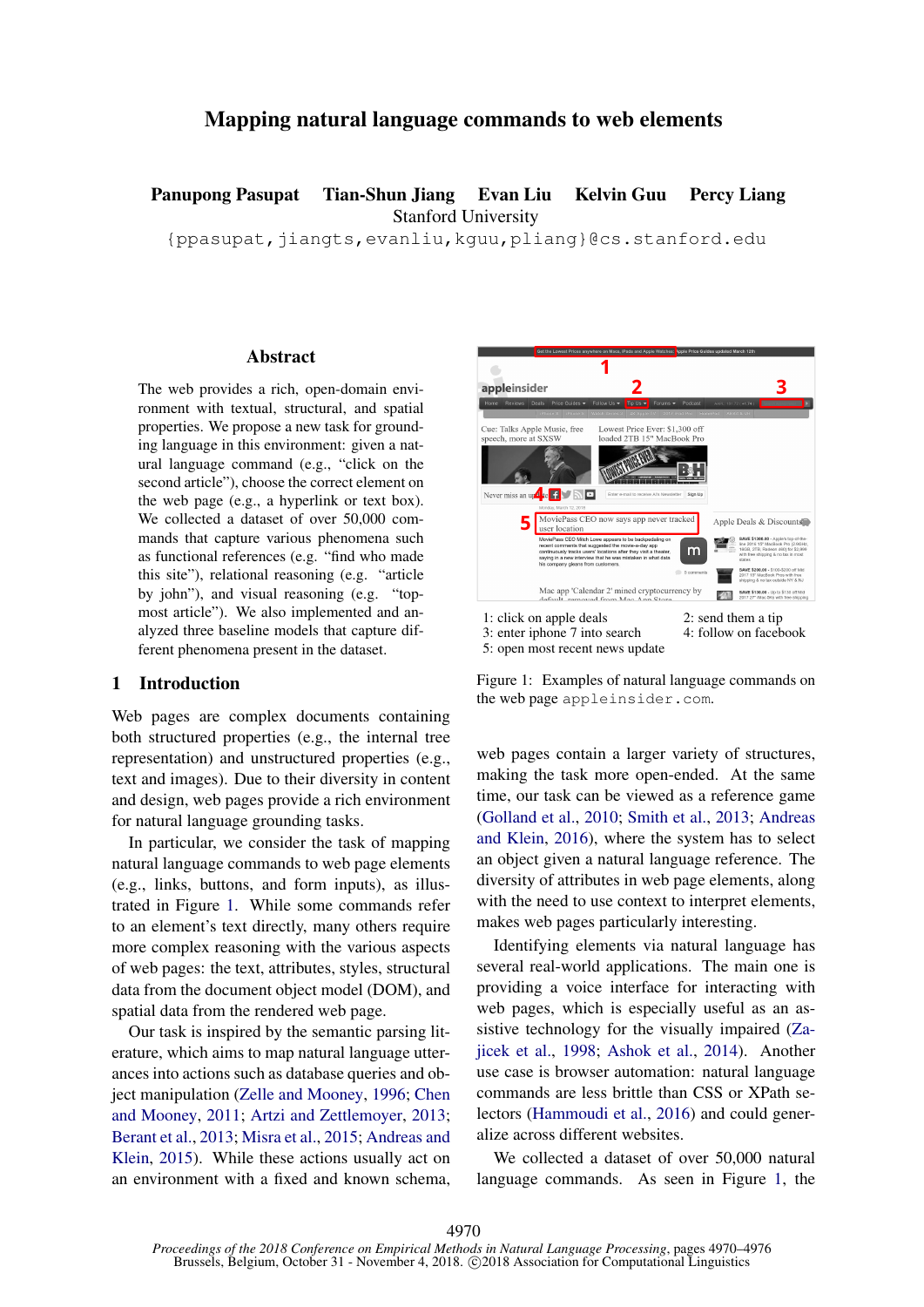| Phenomenon           | <b>Description</b>                                                                   | <b>Example</b>                                                                                       | Amount   |
|----------------------|--------------------------------------------------------------------------------------|------------------------------------------------------------------------------------------------------|----------|
| substring match      | The command contains only a substring of<br>the element's text (after stemming).     | "view internships with energy gov" $\rightarrow$ "Ca-<br>reers & Internship" link                    | $7.0\%$  |
| paraphrase           | The command paraphrases the element's<br>text.                                       | "click sign in" $\rightarrow$ "Login" link                                                           | 15.5 $%$ |
| goal description     | The command describes an action or asks<br>a question.                               | "change language" $\rightarrow$ a clickable box with<br>text "English"                               | 18.0%    |
| summarization        | The command summarizes the text in the<br>element.                                   | "go to the article about the bengals trade"<br>$\rightarrow$ the article title link                  | $1.5\%$  |
| element description  | The command describes a property of the<br>element.                                  | "click blue button"                                                                                  | $2.0\%$  |
| relational reasoning | The command requires reasoning with an-<br>other element or its surrounding context. | "show cookies info" $\rightarrow$ "More Info" in the<br>cookies warning bar, not in the news section | $2.5\%$  |
| ordinal reasoning    | The command uses an ordinal.                                                         | "click on the first article"                                                                         | $3.5\%$  |
| spatial reasoning    | The command describes the element's po-<br>sition.                                   | "click the three slashes at the top left of the<br>page"                                             | $2.0\%$  |
| image target         | The target is an image (no text).                                                    | "select the favorites button"                                                                        | 11.5 $%$ |
| form input target    | The target is an input (text box, check box,<br>drop-down list, etc.).               | "in the search bar, type testing"                                                                    | 6.5 $%$  |

<span id="page-1-2"></span>Table 1: Phenomena present in the commands in the dataset. Each example can have multiple phenomena.

commands contain many phenomena, such as relational, visual, and functional reasoning, which we analyze in greater depth in Section [2.2.](#page-1-0) We also implemented three models for the task based on retrieval, element embedding, and text alignment. Our experimental analysis shows that functional references, relational references, and visual reasoning are important for correctly identifying elements from natural language commands.

## 2 Task

Given a web page w with elements  $e_1, \ldots, e_k$  and a command c, the task is to select the element  $e \in$  ${e_1, \ldots, e_k}$  described by the command c. The training and test data contain  $(w, c, e)$  triples.

## 2.1 Dataset

We collected a dataset of 51,663 commands on 1,835 web pages. To collect the data, we first archived home pages of the top [1](#page-1-1)0,000 websites<sup>1</sup> by rendering them in Google Chrome. After loading the dynamic content, we recorded the DOM trees and the geometry of each element, and stored the rendered web pages. We filtered for web pages in English that rendered correctly and did not contain inappropriate content. Then we asked crowdworkers to brainstorm different actions for each web page, requiring each action to reference exactly one element (of their choice) from the filtered list of interactive elements (which include visible links, inputs, and buttons). We encouraged the workers to avoid using the exact words of the elements by granting a bonus for each command that did not contain the exact wording of the selected element. Finally, we split the data into 70% training, 10% development, and 20% test data. Web pages in the three sets do not overlap.

The collected web pages have an average of 1,051 elements, while the commands are 4.1 tokens long on average.

## <span id="page-1-0"></span>2.2 Phenomena present in the commands

Apart from referring to the exact text of the element, commands can refer to elements in a variety of ways. We analyzed 200 examples from the training data and broke down the phenomena present in these commands (see Table [1\)](#page-1-2).

Even when the command directly references the element's text, many other elements on the page also have word overlap with the command. On average, commands have word overlap with 5.9 leaf elements on the page (not counting stop words).

## 3 Models

## 3.1 Retrieval-based model

Many commands refer to the elements by their text contents. As such, we first consider a simple retrieval-based model that uses the command as a search query to retrieve the most relevant element based on its TF-IDF score.

Specifically, each element is represented as a bag-of-tokens computed by (1) tokenizing and stemming its text content, and (2) tokenizing the

<span id="page-1-1"></span><sup>1</sup> <https://majestic.com/reports/majestic-million>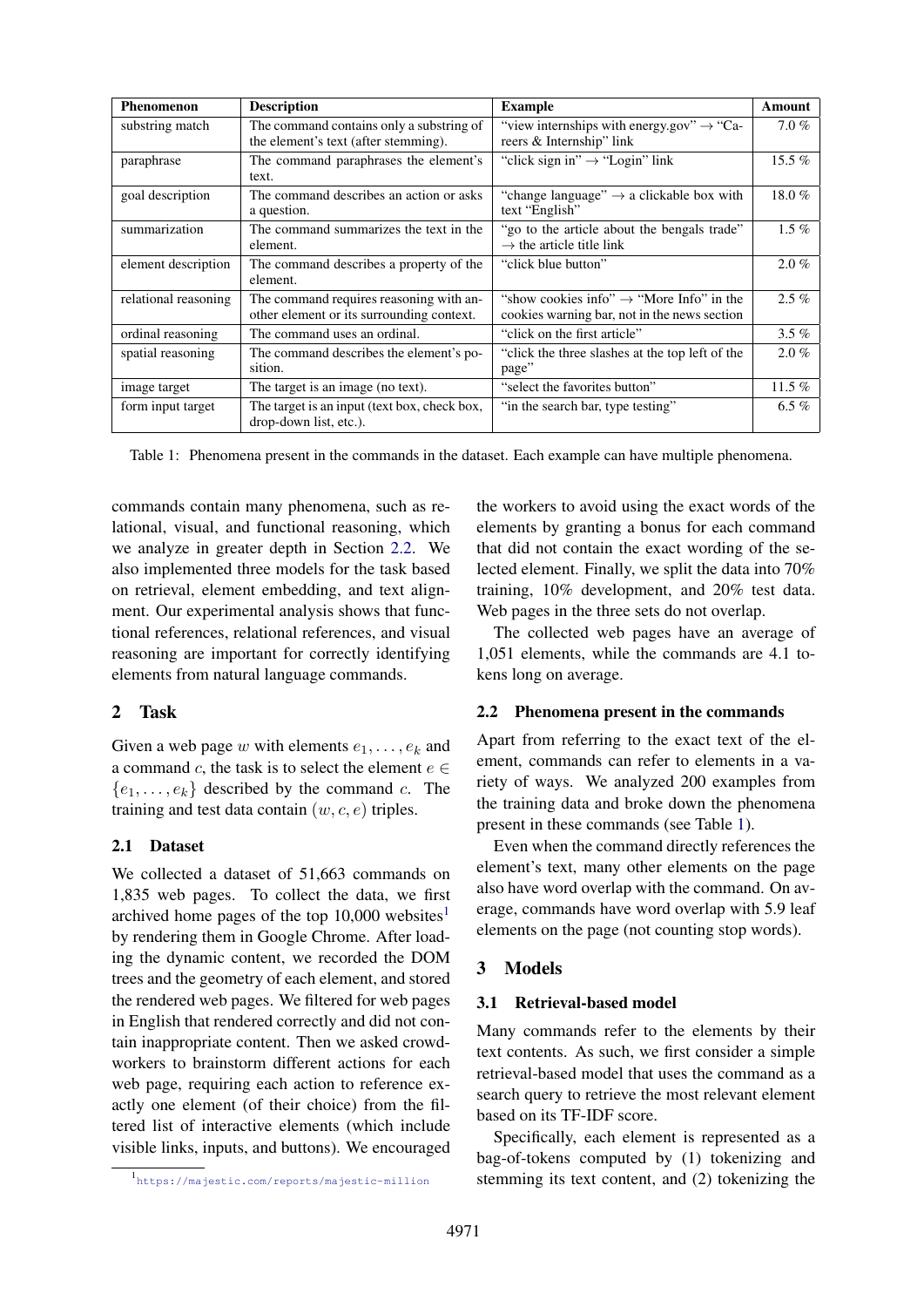attributes (id, class, placeholder, label, tooltip, aria-text, name, src, href) at punctuation marks and camel-case boundaries. When computing term frequencies, we downweight the attribute tokens from (2) by a factor of  $\alpha$ . We use  $\alpha = 3$ tuned on the development set for our experiments.

The document frequencies are computed over the web pages in the training dataset. If multiple elements have the same score, we heuristically pick the most prominent element, i.e., the one that appears earliest in the pre-order traversal of the DOM hierarchy.

## 3.2 Embedding-based model

A common method for matching two pieces of text is to embed them separately and then compute a score from the two embeddings [\(Kiros et al.,](#page-5-10) [2015;](#page-5-10) [Tai et al.,](#page-6-2) [2015\)](#page-6-2). For a command  $c$  and elements  $e_1, \ldots, e_k$ , we define the following conditional distribution over the elements:

$$
p(e_i | c) \propto \exp[s(f(c), g(e_i))]
$$

where s is a scoring function,  $f(c)$  is the embedding of c, and  $g(e_i)$  is the embedding of  $e_i$ , described below. The model is trained to maximize the log-likelihood of the correct element in the training data.

**Command embedding.** To compute  $f(c)$ , we embed each token of c into a fixed-dimensional vector and take an average<sup>[2](#page-2-0)</sup> over the token embeddings. (The token embeddings are initialized with GloVe vectors.)

**Element embedding.** To compute  $g(e)$ , we embed the properties of e, concatenate the results, and then apply a linear layer to obtain a vector of the same length as  $f(c)$ . Figure [2](#page-2-1) shows an example of the properties that the model receives. The properties include:

- *Text content.* We apply the command embedder  $f$  on the text content of  $e$ . As the text of most elements of interest (links, buttons, and inputs) are short, we find it sufficient to limit the text to the first 10 tokens to save memory.
- *Text attributes.* Several attributes (aria, title, tooltip, placeholder, label, name) usually contain natural language. We concatenate their values and then apply the command embedder f on the resulting string.



<span id="page-2-1"></span>Figure 2: Example of properties used to compute the embedding  $q(e)$  of the element e.

- *String attributes.* We tokenize other string attributes (tag, id, class) at punctuation marks and camel-case boundaries. Then we embed them with separate lookup tables and average the resulting vectors.
- *Visual features.* We form a vector consisting of the coordinates of the element's center (as fractions of the page width and height) and visibility (as a boolean).

Scoring function. To compute the score  $s(f(c), q(e))$ , we first let  $\hat{f}(c)$  and  $\hat{q}(e)$  be the results of normalizing the two embeddings to unit norm. Then we apply a linear layer on the concatenated vector  $[\hat{f}(c); \hat{g}(e); \hat{f}(c) \circ \hat{g}(e)]$ (where ◦ denotes the element-wise product).

Incorporating spatial context. Context is critical in certain cases; for example, selecting a text box relies on knowing the neighboring label text, and selecting an article based on the author requires locating the author's name nearby. Identifying which related element should be considered based on the command is a challenging task.

We experiment with adding *spatial context* to the model. For each direction  $d \in \{top, bottom,$ left, right}, we use  $q$  to embed a neighboring element  $n_d(e)$  directly adjacent to e in that direction. (If there are multiple such elements, sample one; if there is no such element, use a zero vector.) After normalizing the results to get  $\hat{g}(n_d(e))$ , we concatenate  $\hat{g}(n_d(e))$  and  $\hat{f}(c) \circ \hat{g}(n_d(e))$  to the linear layer input in the scoring function.

#### 3.3 Alignment-based model

One downside of the embedding-based model is that the text tokens from  $c$  and  $e$  do not directly interact. Previous works on sentence matching usually employ either unidirectional or bidirectional attention to tackle this issue [\(Seo et al.,](#page-5-11) [2016;](#page-5-11) [Yin](#page-6-3)

<span id="page-2-0"></span><sup>&</sup>lt;sup>2</sup>We tried applying LSTM but found no improvement.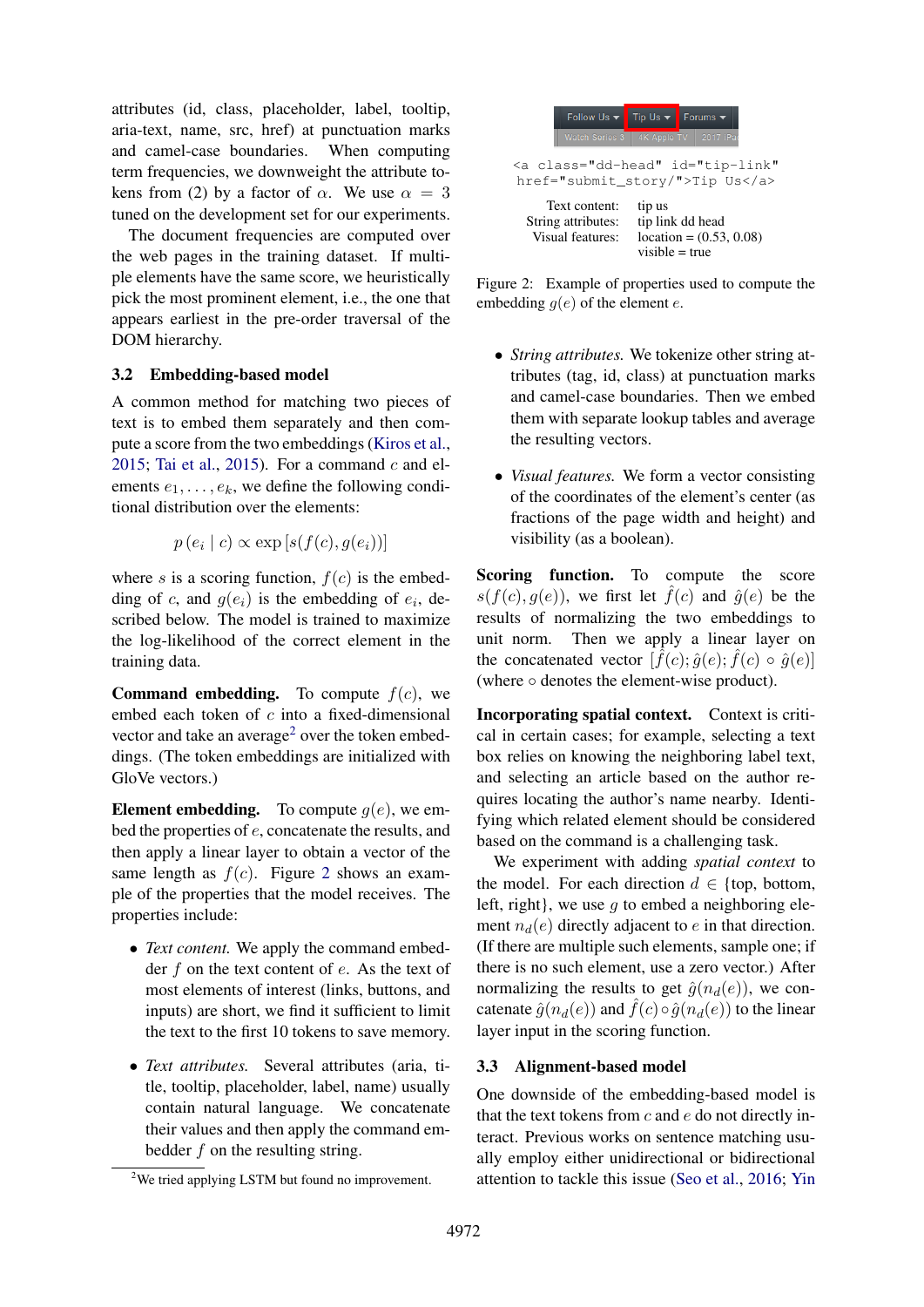[et al.,](#page-6-3) [2016;](#page-6-3) [Xiong et al.,](#page-6-4) [2017;](#page-6-4) [Yu et al.,](#page-6-5) [2018\)](#page-6-5). We opt for a simple method based on a single alignment matrix similar to [Hu et al.](#page-5-12) [\(2014\)](#page-5-12) as described below.

Let  $t(e)$  be the concatenation of e's text content and text attributes of e, trimmed to 10 tokens. We construct a matrix  $A(c, e)$  where each entry  $A_{ij}(c, e)$  is the dot product between the embeddings of the *i*th token of  $c$  and the *j*th token of  $t(e)$ . Then we apply two convolutional layers of size  $3 \times 3$  on the matrix, apply a max-pooling layer of size  $2 \times 2$ , concatenate a tag embedding, and then apply a linear layer on the result to get a 10 dimensional vector  $h(c, e)$ .

We apply a final linear layer on  $h(c, e)$  to compute a scalar score, and then train on the same objective function as the encoding-based model. To incorporate context, we simply concatenate the four vectors  $h(c, n_d(e))$  of the neighbors  $n_d(e)$  to the final linear layer input.

### 4 Experiments

We evaluate the models on *accuracy*, the fraction of examples that the model selects the correct element. We train the neural models using Adam [\(Kingma and Ba,](#page-5-13) [2014\)](#page-5-13) with initial learning rate 10−<sup>3</sup> , and apply early stopping based on the development set. The models can choose any element that is visible on the page at rendering time.

The experimental results are shown in Table [2.](#page-3-0) Both neural models significantly outperform the retrieval model.

#### 4.1 Ablation analysis

To measure the importance of each type of information in web pages, we perform an ablation study where the model does not observe one of the following aspects of the elements: text contents, attributes, and spatial context.

Unsurprisingly, the results in Table [2](#page-3-0) show that text contents are the most important input signal. However, attributes also play an important role in both the embedding and alignment models. Finally, while spatial context increases alignment model performance, the gain is very small, suggesting that incorporating appropriate contexts to the model is a challenging task due to the variety in the types of context, as well as the sparsity of the signals.

| Model              | Accuracy $(\% )$ |  |
|--------------------|------------------|--|
| retrieval          | 36.55            |  |
| embedding          | 56.05            |  |
| no texts           | 23.62            |  |
| no attributes      | 55.43            |  |
| no spatial context | 58.87            |  |
| alignment          | 50.74            |  |
| no texts           | 15.94            |  |
| no attributes      | 48.51            |  |
| no spatial context | 50.66            |  |

<span id="page-3-0"></span>Table 2: Accuracies of the models and their ablations.

| <b>Error Type</b>               | <b>Embed</b> | Align    |
|---------------------------------|--------------|----------|
| Fail to match strings           | 26.8%        | 11.6%    |
| Incorrectly match strings       | 3.8%         | 14.2%    |
| Fail to understand paraphrases  | 8.9%         | 7.9%     |
| Fail to understand descriptions | 12.1%        | 17.4%    |
| Fail to perform reasoning       | 15.9%        | $13.7\%$ |
| Select a less prominent element | 19.8%        | 24.8%    |
| Noisy annotation                | 12.7%        | 10.5%    |

<span id="page-3-1"></span>Table 3: Error breakdowns of the embedding and alignment models on 100 examples. The embedding model handles implicit descriptions well, while the alignment model excels at string matching.

#### 4.2 Error analysis

To get a better picture of how the models handle different phenomena, we analyze the predictions of the embedding-based and alignmentbased models on 100 development examples where at least one model made an error. The errors, summarized in Table [3,](#page-3-1) are elaborated below:

Fail to match strings. Many commands simply specify the text content of the element (e.g., "click customised garages"  $\rightarrow$  the link with text "Customised Garages, Canopies & Carports"). The encoding model, which encodes the whole command as a single vector, occasionally fails to select the element with partially matching texts. In contrast, the alignment model explicitly models text matching, and thus is better at this type of commands.

Incorrectly match strings. Due to its reliance on text matching, the alignment model struggles when many elements share substrings with the command (e.g., "shop for knitwear" when many elements contain the word "shop"), or when an element with a matching substring is not the correct target (e.g., "get the program"  $\rightarrow$  the "Download" link, not the "Microsoft developer program" link).

Fail to understand descriptions. As seen in Table [1,](#page-1-2) many commands indirectly describe the elements using paraphrases, goal descriptions, or properties of the elements. The encoding model,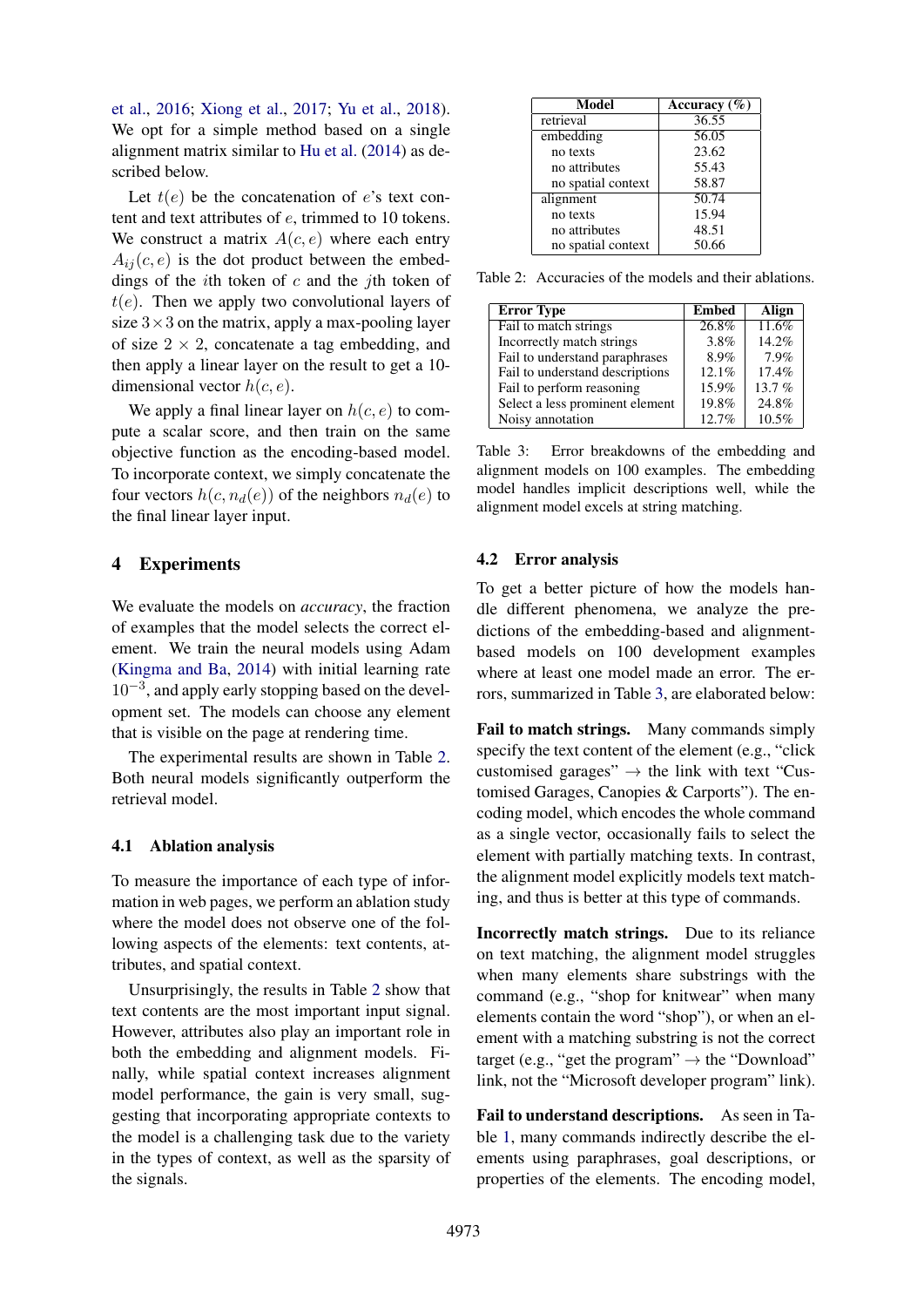which summarizes various properties of the elements as an embedding vector, is better at handling these commands than the alignment model, but still makes a few errors on harder examples (e.g., "please close this notice for me"  $\rightarrow$  the "X" button with hidden text "Hide").

Fail to perform reasoning. For the most part, the models fail to handle relational, ordinal, or spatial reasoning. The most frequent error mode is when the element is a text box, and the command uses nearby label as the reference. While a few text boxes have semantic annotations which the model can use (e.g., tooltip or aria attributes), many web pages do not provide such annotations. To handle these cases, a model would have to identify the label of the text box based on logical or visual contexts.

Other errors. Apart from the annotation noise, occasionally multiple elements on the web page satisfy the given command (e.g., "log in" can match any "Sign In" button on the web page). In these cases, the annotation usually gives the most *prominent* element among the possible candidates. To provide a natural interface for users, the model should arguably learn to predict such prominent elements instead of more obscure ones.

## 5 Related work and discussion

Mapping natural language to actions. Previous work on semantic parsing learns to perform actions described by natural language utterances in various environments. Examples of such actions include API calls [\(Young et al.,](#page-6-6) [2013;](#page-6-6) [Su](#page-6-7) [et al.,](#page-6-7) [2017;](#page-6-7) [Bordes and Weston,](#page-5-14) [2017\)](#page-5-14), database queries [\(Zelle and Mooney,](#page-6-0) [1996;](#page-6-0) [Zettlemoyer](#page-6-8) [and Collins,](#page-6-8) [2007;](#page-6-8) [Berant et al.,](#page-5-2) [2013;](#page-5-2) [Yih et al.,](#page-6-9) [2015\)](#page-6-9), navigation [\(Artzi and Zettlemoyer,](#page-5-1) [2013;](#page-5-1) [Janner et al.,](#page-5-15) [2018\)](#page-5-15), and object manipulation [\(Tellex et al.,](#page-6-10) [2011;](#page-6-10) [Andreas and Klein,](#page-5-4) [2015;](#page-5-4) [Guu](#page-5-16) [et al.,](#page-5-16) [2017;](#page-5-16) [Fried et al.,](#page-5-17) [2018\)](#page-5-17).

For web pages and graphical user interfaces, there are previous works on using natural language to perform computations on web tables [\(Pasupat](#page-5-18) [and Liang,](#page-5-18) [2015;](#page-5-18) [Zhong et al.,](#page-6-11) [2017\)](#page-6-11) and submit web forms [\(Shi et al.,](#page-5-19) [2017\)](#page-5-19). Our task is similar to previous works on interpreting instructions on user interfaces [\(Branavan et al.,](#page-5-20) [2009,](#page-5-20) [2010;](#page-5-21) [Liu et al.,](#page-5-22) [2018\)](#page-5-22). While their works focuses on learning from distant supervision, we consider shallower interactions but on a much broader domain.

Previous work also explores the reverse problem of generating natural language description of objects [\(Vinyals et al.,](#page-6-12) [2014;](#page-6-12) [Karpathy and Fei-](#page-5-23)[Fei,](#page-5-23) [2015;](#page-5-23) [Zarriaiß and Schlangen,](#page-6-13) [2017\)](#page-6-13). We hope that our dataset could also be useful for exploring the reverse task of describing actions on web pages.

Reference games. In a reference game, the system has to select the correct object referenced by the given utterance [\(Frank and Goodman,](#page-5-24) [2012\)](#page-5-24). Previous work on reference games focuses on a small number of objects with similar properties, and applies pragmatics to handle ambiguous utterance [\(Golland et al.,](#page-5-5) [2010;](#page-5-5) [Smith et al.,](#page-5-6) [2013;](#page-5-6) [Çe](#page-5-25)[likyilmaz et al.,](#page-5-25) [2014;](#page-5-25) [Andreas and Klein,](#page-5-7) [2016;](#page-5-7) [Yu et al.,](#page-6-14) [2017\)](#page-6-14). Our task can be viewed as a reference game with several challenges: higher number of objects, diverse object properties, and the need to interpret objects based on their contexts.

Interacting with web pages. Automated scripts are used to interact with web elements. While most scripts reference elements with logical selectors (e.g., CSS and XPath), there have been several alternatives such as images [\(Yeh et al.,](#page-6-15) [2009\)](#page-6-15) and simple natural language utterances [\(Soh,](#page-6-16) [2017\)](#page-6-16). Some other interfaces for navigating web pages include keystrokes [\(Spalteholz et al.,](#page-6-17) [2008\)](#page-6-17), speech [\(Ashok et al.,](#page-5-8) [2014\)](#page-5-8), haptics [\(Yu et al.,](#page-6-18) [2005\)](#page-6-18), and eye gaze [\(Kumar et al.,](#page-5-26) [2007\)](#page-5-26).

## 6 Conclusion

We presented a new task of grounding natural language commands on open-ended and semistructured web pages. With different methods of referencing elements, mixtures of textual and nontextual element attributes, and the need to properly incorporate context, our task offers a challenging environment for language understanding with great potential for real-world applications.

Our dataset and code are available at [https:](https://github.com/stanfordnlp/phrasenode) [//github.com/stanfordnlp/phrasenode](https://github.com/stanfordnlp/phrasenode). Reproducible experiments are available on the CodaLab platform at [https:](https://worksheets.codalab.org/worksheets/0x0097f249cd944284a81af331093c3579/) [//worksheets.codalab.org/worksheets/](https://worksheets.codalab.org/worksheets/0x0097f249cd944284a81af331093c3579/) [0x0097f249cd944284a81af331093c3579/](https://worksheets.codalab.org/worksheets/0x0097f249cd944284a81af331093c3579/).

#### Acknowledgments

This work was supported by NSF CAREER Award under No. IIS-1552635 and an Amazon Research Award.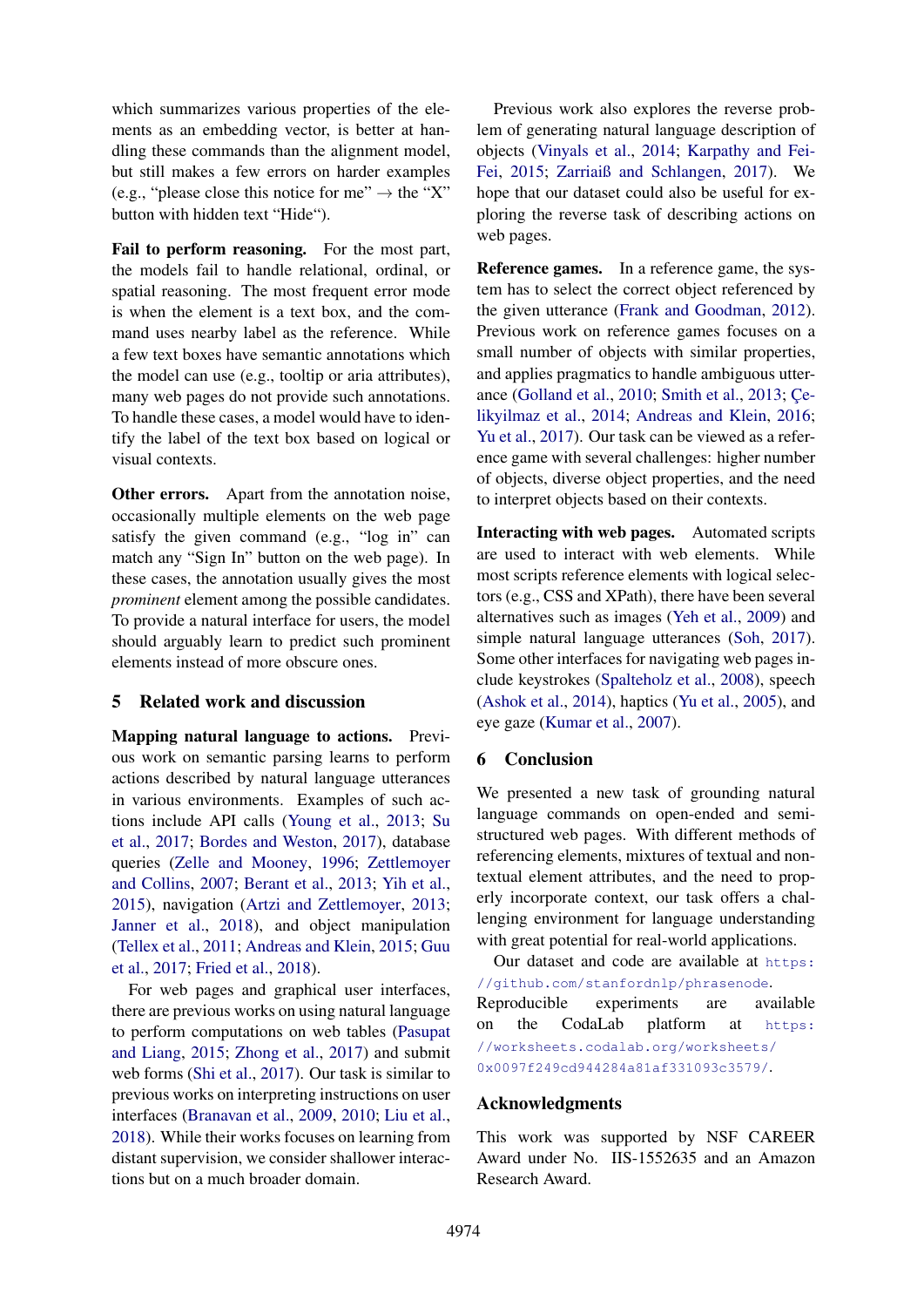#### References

- <span id="page-5-4"></span>J. Andreas and D. Klein. 2015. Alignment-based compositional semantics for instruction following. In *Empirical Methods in Natural Language Processing (EMNLP)*.
- <span id="page-5-7"></span>J. Andreas and D. Klein. 2016. Reasoning about pragmatics with neural listeners and speakers. In *Empirical Methods in Natural Language Processing (EMNLP)*, pages 1173–1182.
- <span id="page-5-1"></span>Y. Artzi and L. Zettlemoyer. 2013. Weakly supervised learning of semantic parsers for mapping instructions to actions. *Transactions of the Association for Computational Linguistics (TACL)*, 1:49–62.
- <span id="page-5-8"></span>V. Ashok, Y. Borodin, S. Stoyanchev, Y. Puzis, and I. V. Ramakrishnan. 2014. Wizard-of-Oz evaluation of speech-driven web browsing interface for people with vision impairments. In *Web for All Conference*.
- <span id="page-5-2"></span>J. Berant, A. Chou, R. Frostig, and P. Liang. 2013. Semantic parsing on Freebase from question-answer pairs. In *Empirical Methods in Natural Language Processing (EMNLP)*.
- <span id="page-5-14"></span>A. Bordes and J. Weston. 2017. Learning end-to-end goal-oriented dialog. In *International Conference on Learning Representations (ICLR)*.
- <span id="page-5-20"></span>S. Branavan, H. Chen, L. S. Zettlemoyer, and R. Barzilay. 2009. Reinforcement learning for mapping instructions to actions. In *Association for Computational Linguistics and International Joint Conference on Natural Language Processing (ACL-IJCNLP)*, pages 82–90.
- <span id="page-5-21"></span>S. Branavan, L. Zettlemoyer, and R. Barzilay. 2010. Reading between the lines: Learning to map high-<br>level instructions to commands. In Association level instructions to commands. *for Computational Linguistics (ACL)*, pages 1268– 1277.
- <span id="page-5-25"></span>A. Çelikyilmaz, Z. Feizollahi, D. Z. Hakkani-Tür, and R. Sarikaya. 2014. Resolving referring expressions in conversational dialogs for natural user interfaces. In *Empirical Methods in Natural Language Processing (EMNLP)*.
- <span id="page-5-0"></span>D. L. Chen and R. J. Mooney. 2011. Learning to interpret natural language navigation instructions from observations. In *Association for the Advancement of Artificial Intelligence (AAAI)*, pages 859–865.
- <span id="page-5-24"></span>M. Frank and N. D. Goodman. 2012. Predicting pragmatic reasoning in language games. *Science*, 336:998–998.
- <span id="page-5-17"></span>D. Fried, J. Andreas, and D. Klein. 2018. Unified pragmatic models for generating and following instructions. In *North American Association for Computational Linguistics (NAACL)*.
- <span id="page-5-5"></span>D. Golland, P. Liang, and D. Klein. 2010. A gametheoretic approach to generating spatial descriptions. In *Empirical Methods in Natural Language Processing (EMNLP)*, pages 410–419.
- <span id="page-5-16"></span>K. Guu, P. Pasupat, E. Z. Liu, and P. Liang. 2017. From language to programs: Bridging reinforcement learning and maximum marginal likelihood. In *Association for Computational Linguistics (ACL)*.
- <span id="page-5-9"></span>M. Hammoudi, G. Rothermel, and P. Tonella. 2016. Why do record/replay tests of web applications break? *IEEE International Conference on Software Testing, Verification and Validation*.
- <span id="page-5-12"></span>B. Hu, Z. Lu, H. Li, and Q. Chen. 2014. Convolutional neural network architectures for matching natural language sentences. In *Advances in Neural Information Processing Systems (NIPS)*.
- <span id="page-5-15"></span>M. Janner, K. Narasimhan, and R. Barzilay. 2018. Representation learning for grounded spatial reasoning. *Transactions of the Association for Computational Linguistics (TACL)*, 6.
- <span id="page-5-23"></span>A. Karpathy and L. Fei-Fei. 2015. Deep visualsemantic alignments for generating image descriptions. In *Computer Vision and Pattern Recognition (CVPR)*, pages 3128–3137.
- <span id="page-5-13"></span>D. Kingma and J. Ba. 2014. Adam: A method for stochastic optimization. *arXiv preprint arXiv:1412.6980*.
- <span id="page-5-10"></span>R. Kiros, Y. Zhu, R. Salakhutdinov, R. S. Zemel, R. Urtasun, A. Torralba, and S. Fidler. 2015. Skip-thought vectors. In *Advances in Neural Information Processing Systems (NIPS)*.
- <span id="page-5-26"></span>M. Kumar, A. Paepcke, and T. Winograd. 2007. Eyepoint: practical pointing and selection using gaze and keyboard. In *Conference on Human Factors in Computing Systems (CHI)*.
- <span id="page-5-22"></span>E. Z. Liu, K. Guu, P. Pasupat, T. Shi, and P. Liang. 2018. Reinforcement learning on web interfaces using workflow-guided exploration. In *International Conference on Learning Representations (ICLR)*.
- <span id="page-5-3"></span>D. K. Misra, K. Tao, P. Liang, and A. Saxena. 2015. Environment-driven lexicon induction for high-level instructions. In *Association for Computational Linguistics (ACL)*.
- <span id="page-5-18"></span>P. Pasupat and P. Liang. 2015. Compositional semantic parsing on semi-structured tables. In *Association for Computational Linguistics (ACL)*.
- <span id="page-5-11"></span>M. Seo, A. Kembhavi, A. Farhadi, and H. Hajishirzi. 2016. Bidirectional attention flow for machine comprehension. *arXiv*.
- <span id="page-5-19"></span>T. Shi, A. Karpathy, L. Fan, J. Hernandez, and P. Liang. 2017. World of bits: An open-domain platform for web-based agents. In *International Conference on Machine Learning (ICML)*.
- <span id="page-5-6"></span>N. J. Smith, N. D. Goodman, and M. C. Frank. 2013. Learning and using language via recursive pragmatic reasoning about other agents. In *Advances in Neural Information Processing Systems (NIPS)*, pages 3039–3047.